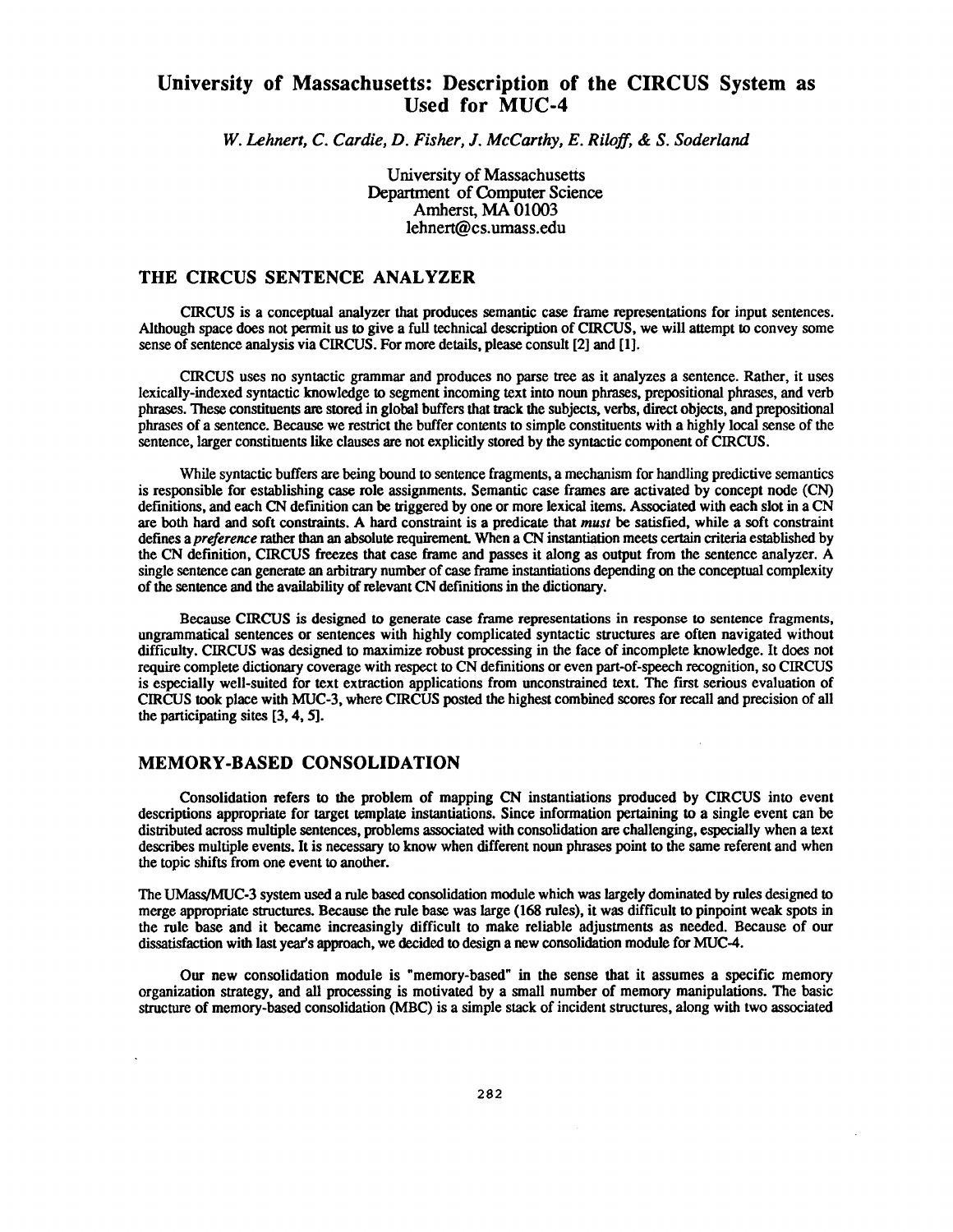stacks that track human targets and physical targets. At the end of each consolidation run, the number of incident structures on the incident stack **usually corresponds** to the **number** of **templates** we will instantiate, **with eac <sup>h</sup>** incident **structure containing** all **the** information **needed** to fill at least one template .

The incident-structure serves as the basic data type inside MBC as well as the data type that is output from MBC. An incident structure is a frame consisting of slots for a date, location, perpetrators, and subevents. Each subevent consists of a specific incident type (murder, bombing, robbery, etc.) along with victims, physical targets, instruments, and effects. **Although** multiple **subevents** are permitted in an **incident-structure** to handle combined events like a arson/robbery combination, most incident structures contain only one subevent. When a new incidentstructure is input to MBC, it will either merge with an existing incident structure already on the incident stack, or i t will be added to the incident stack as a separate incident. When target templates are eventually generated from incident structures on the incident stack, each subevent within an incident structure will spawn its own template instantiation.

In comparing MBC with the rule-based consolidation module in UMass/MUC-3, we find that MBC tends to generate fewer spurious templates without sacrificing significant recall . However, we have seen test sets where MBC does lag behind in recall. In general, the two modules seem quite comparable in terms of overall performance, although MBC is easier to **understand,** maintain, **and scale-up.** Most of the merging rules used by **rule-based** consolidation were incorporated into MBC, so it makes sense that the two modules exhibit similar behavior . Our decision to run MBC for MUC-4 was largely motivated by use of the All Templates metric as the official scoring metric for MUC-4. Because All Templates is maximally sensitive to all types of precision loss, it is generally advantageous to minimize spurious templates for this metric . MBC seemed consistently better at eliminating spurious templates, so we decided to risk a possible loss of some recall for the sake of maximizing our precision .

## **A SHORT WALK THROUGH TST2-MUC4-004 8**

In order to illustrate the **behavior** of UMass/MUC-4 in operation, we will trace the **processing** of a sample text that contains two separate bombing incidents. In general, CIRCUS generates multiple CN instantiations in response to each sentence, while Memory-Based Consolidation (MBC) extracts information from the CNs and organizes it within incident structures. CIRCUS and MBC work in a serial fashion : CIRCUS analyzes the entire tex <sup>t</sup> first, and then MBC works on the resulting concept node instantiations. But for the sake of this presentation, we will **examine** the effects **of CIRCUS and** MBC **working** together on a **sentence-by-sentence basis.**

**Because our** CN **definitions** extract **information** on **the basis** of phrase fragments, we will underline thos e portions of the input sentences that are important to relevant CN 's. Any remaining segments of the input sentences that are not underlined are effectively ignored during semantic processing by CIRCUS. We will also show the preprocessed version of each input sentence, to indicate which items have been recognized by the phrasal lexicon (these will be catenated), and other minor transformations to the original source text . Abbreviations preceded by "> " represent **punctuation** marks. For example, >CO is a comma .

The first job of MBC is to partition multiple CNs into event structures which are then restructured into incident structures. As a rule, all CNs generated from a single sentence tend to fall into the same partition, so we will omit any detailed discussion of this preliminary conversion. But it is important to note that essential merging **operations can take** place **during the** creation **of** initial **incident structures.** For **example,** S l illustrates how an accused **perpetrator** is **linked** to a murder **because their** associated CNs fall into a single partition:

S1: **(SALVADORAN** PRESIDENT-ELECT ALFREDO CRISTIANI CONDEMNED THE TERRORIST KILLING OF ATTORNEY **0F,NFRAT . RORERTO CJRCTA ALVARADO AND ACCUSRD THE FARABUNQp MARTINATTONAT . LTRRRATTONFRONT (FMLN) OF THE CRIME >PE )**

CIRCUS triggers a murder CN from "KILLING" which picks up a target = "ATTORNEY GENERAL ROBERTO GARCIA ALVARADO." The subject of the sentence has been recognized as such but does not enter **into the murder CN . When CIRCUS encounters the verb "ACCUSED", a clause boundary is recognized. This allows CIRCUS to reset syntactic buffers and pick up "ACCUSED" as a new verb while retaining the previous** subject buffer. "ACCUSED" triggers a perpetrator CN with confidence = SUSPECTED\_OR\_ACCUSED, accuser = "SALVADORAN PRESIDENT-ELECT ALFREDO CRISTIANI", and perpetrator = ALFREDO CRISTIANI", and perpetrator **FARABUNDO\_MARTI\_NATIONAL LIBERATION\_FRONT . Note that the FMLN is recognized as a terrorist**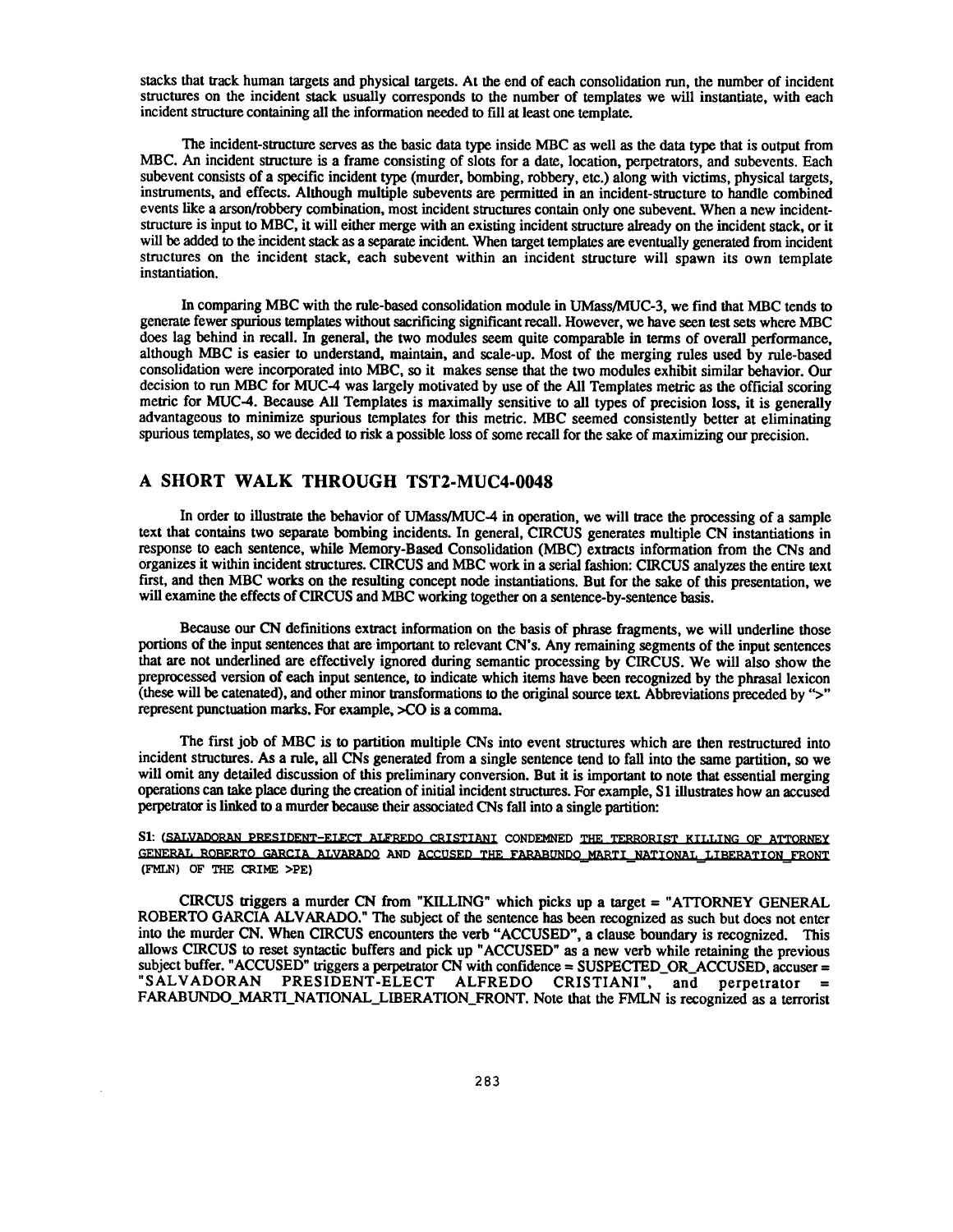organization, thereby satisfying a soft constraint in the perpetrator CN. "ACCUSED" tells us to assume a less than factual confidence level within the perpetrator CN, but CIRCUS does not connect the perpetrator CN with **any** event description. In particular, no attempt is made by CIRCUS to resolve a referent for "the crime ." The two resulting CN instantiations look like:

**TYPE** = **MURDER** VICTIM = **WS-GOVT-OFFICIAL,. . . noun group** = **(ATTORNEY GENERAL ROBERTO GARCIA ALVARADO ) TYPE**= **PERPETRATOR CONFIDENCE = SUSPECTED OR\_ACCUSED BY AUTHORITIFS ACCUSER = WS-GOVT-OFFICIAL noun group = (PRESIDENT-ELECT ALFREDO CRISTIANI )** predicates = **(SALVADORAN ) PERPETRATOR** <sup>=</sup> **WS-ORGANIZATION, . . . noun group** = (FARABUNDQMARTI NATIONAL LIBERATION FRONT )

**MBC's preprocessing and partitioning merges these two CNs into a single event structure before any high-level memory integration is attempted. Incident structures are designed to collapse multiple events (subevents) associate d with a single perpetrator into a single structure.** The incident structure for **S** l **looks like:**

#### **INCIDENT**

**DATE =NIL LOCATION =NIL PERPS** = **(#S(PERPETRATO R ID NIL ORG (FARABUNDO MARTI NATIONALL1BERATION\_FRONT ) WORD-SENSES (WS-TERRORIST WS-ORGANIZATION) CONFIDENCE (SUSPECTED OR ACCUSED\_BY AUTHORITIES ) NEW-INFO NIL SENTENCE 1)) NEW =NIL PLURAL =NIL DISCOURSE-MODE** = **NIL SUBEVENT: NIL TARGETS: NIL EFFECTS: NIL INSTRUMENT: NIL VICTIMS : (#s(VICTIM ID (ROBERTO GARCIA ALVARADO) TITLE (ATTORNEY GENERAL) NATIONALITY NIL NUM 1 TYPE (WS-GOVT-OFFICIAL WS-LEGAL-OR-JUDICIAL WS-PROPER-NAME) EFFECTS (DEATH) SENTENCE 1))**

Because MBC has no incident structures on its incident stack, this new incident structure is added to the stack , and the victim description is added to the victim stack.

**S2: (we omit this sentence from the discussion - no alterations to memory are made )**

**S3: (GARCIA ALVARADO >CO &&56 >CO WAS KILLED WHEN A BOMB PLACED BY URBAN GUERRILLAS ON HI S VEHICLE )XPLODED AS IT CAME TO A HALT AT AN INTERSECTION IN DOWNTOWN SAN SALVADOR >PE )**

CIRCUS generates 5 CNs in **response** to this sentence. A simple CN describing a weapon is generated b y "BOMB." More complicated CNs are triggered by "KILLED," "PLACED," and "EXPLODED ."

The trigger "KILLED" creates a murder CN with victim = "GARCIA ALVARADO. "

The trigger "PLACED" creates a location CN with instrument = "BOMB," and actor = "URBAN GUERRILLAS." This same CN also looks for a physical target inside a prepositional phrase, but it misses "ON HIS VEHICLE" because "on" is not one of the prepositions that it predicts. If the sentence had said "outside", "inside", "by", "near", "in", "under", "opposite", "across\_from", or "in\_front\_of", instead of "on", we would have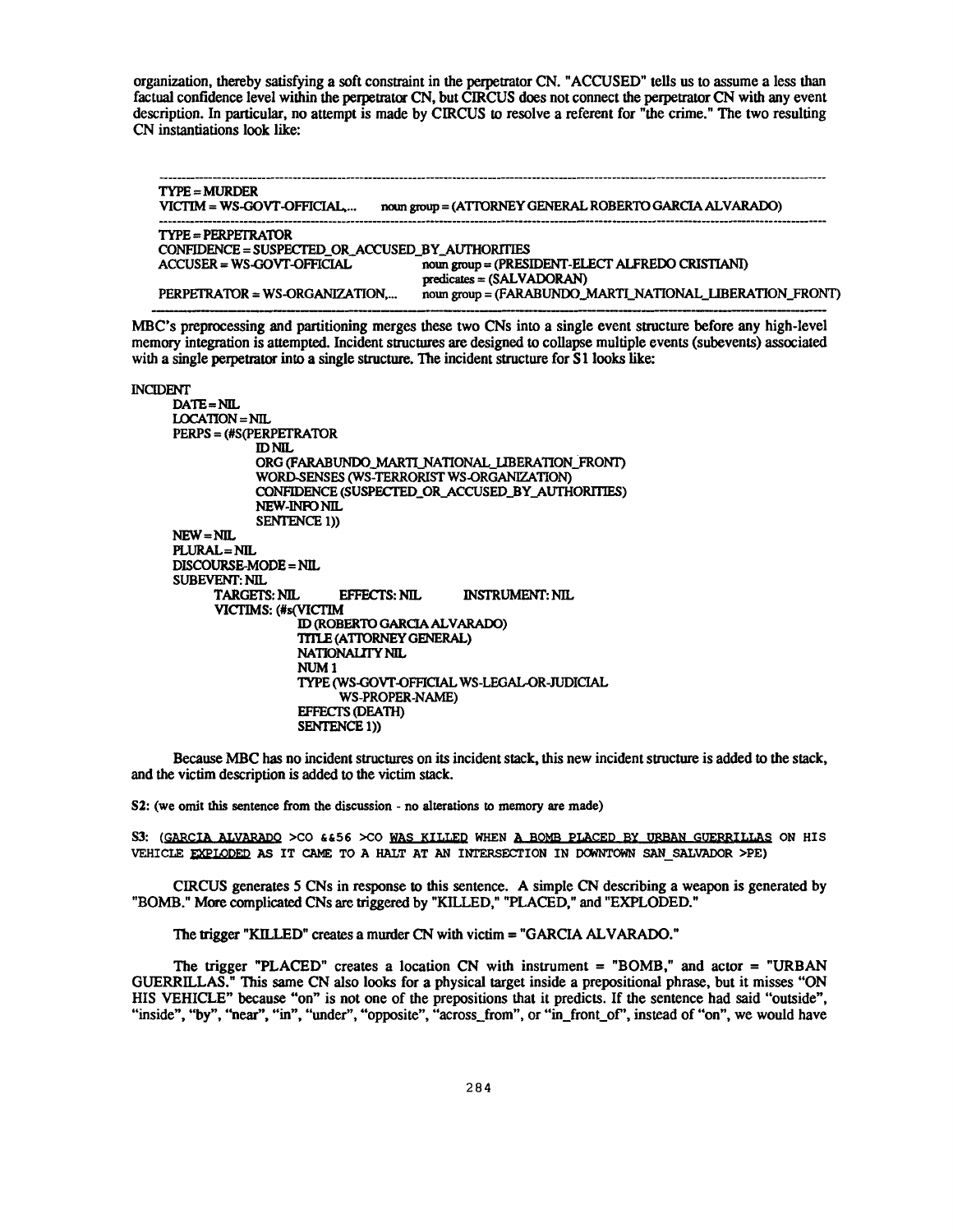picked up this physical target. The omission of "on" was a simple oversight in an otherwise legitimate CN definition. This particular  $CN$  is specifically predicting a bomb since bombs are frequently the object of the verb "to place" in this domain.

The trigger "EXPLODED" creates a bombing CN with instrument = "A BOMB."

Note that we miss the location San Salvador in S3. Although we have a bottom-up mechanism designed to find dates and locations, it doesn't always work. All 5 CNs are placed in a single partition which generates a new incident structure containing a single subevent:

SUBEVENT: BOMBING<br>TARGETS: NIL EFFECTS: NIL INSTRUMENT: (#S(INSTRUMENT: 0)<br>M ID (BOMB) VICTIMS: (#S(VICTIM
ID (GARCIA ALVARADO)
ID (BOMB)
ID (BOMB)
ID (GARCIA ALVARADO)
ISO TYPE WS-BOMB) ID (GARCIA ALVARADO) TITLE NIL NATIONALITY NIL NUM <sup>1</sup> TYPE (WS-GOVT-OFFICIAL WS-LEGAL-OR-JUDICIAL WS-PROPER-NAME) EFFECTS (DEATH) SENTENCE 3))

When MBC receives this new incident structure, it runs a memory integration test for compatible target/victim descriptions, and determines that this new subevent is compatible with the incident structure already in memory. MBC therefore merges the two incidents, and memory acquires the fact that Alvarado was killed by a bomb.

**S4-7: (we omit these sentences from the discussion - no alterations to memory are made )**

S8: (VICE PRESIDENT-ELECT FRANCISCO MERINO SAID THAT WHEN THE ATTORNEY @GENERAL@S CAR STOPPED AT A LIGHT ON A STREET IN DOWNTOWN SAN SALVADOR >CO AN INDIVIDUAL PLACED A BOMB ON THE ROOF OF THE ARMORED VEHICLE >PE)

CIRCUS generates two CNs here. One fairly complicated CN is triggered by "PLACED ." This CN picks up not just the bomb as a weapon, but also the individual as the responsible party, and the vehicle as a target. The second CN describes the bomb as a weapon and its link to the targeted vehicle (as before). These two CNs are largely redundant, and they are merged into a single incident structure because they share the same partition. This incident structure contains a perpetrator  $id = "AN INDIVIDUAL"$  along with the following subevent:

# **SUBEVENT: BOMBING**

| TARGETS: (#S(PHYS-OBJ       | VICTIMS: NIL               |
|-----------------------------|----------------------------|
| ID (ARMORED VEHICLE)        | EFFECTS: NIL               |
| NUM 1                       | INSTRUMENT: (#S(INSTRUMENT |
| TYPE (WS-TRANSPORT-VEHICLE) | ID (BOMB)                  |
| <b>EFFECTS NIL</b>          | TYPE WS-BOMB)              |
| <b>SENTENCE 8))</b>         |                            |

MBC checks this incident structure against the incident structure already in memory and determines that they should be merged, thereby picking up a physical target for the first time . Had we picked up this physical target from S3 as well, the target integration test would have merged the two vehicle descriptions at this point as well. Note that MBC merges the description of the perpetrator as "an individual" with the previously encountered descriptor "urban guerrillas" because the earlier description is recognized to be more specific .

**S9-10: (we omit these sentences from the discussion - no alterations to memory are made )**

S11: (GUERRILLAS ATTACKED @MERINO@S HOME IN SAN SALVADOR ON APR 14 89 >CO &&5 DAYS AGO >CO WITH EXPLOSIVES >PE)

CIRCUS generates 7 highly redundant CNs in response to S11. The most comprehensive CN instantiates an attack with actor = "GUERRILLAS," target = "MERINO'S HOME," and instrument = "EXPLOSIVES." This same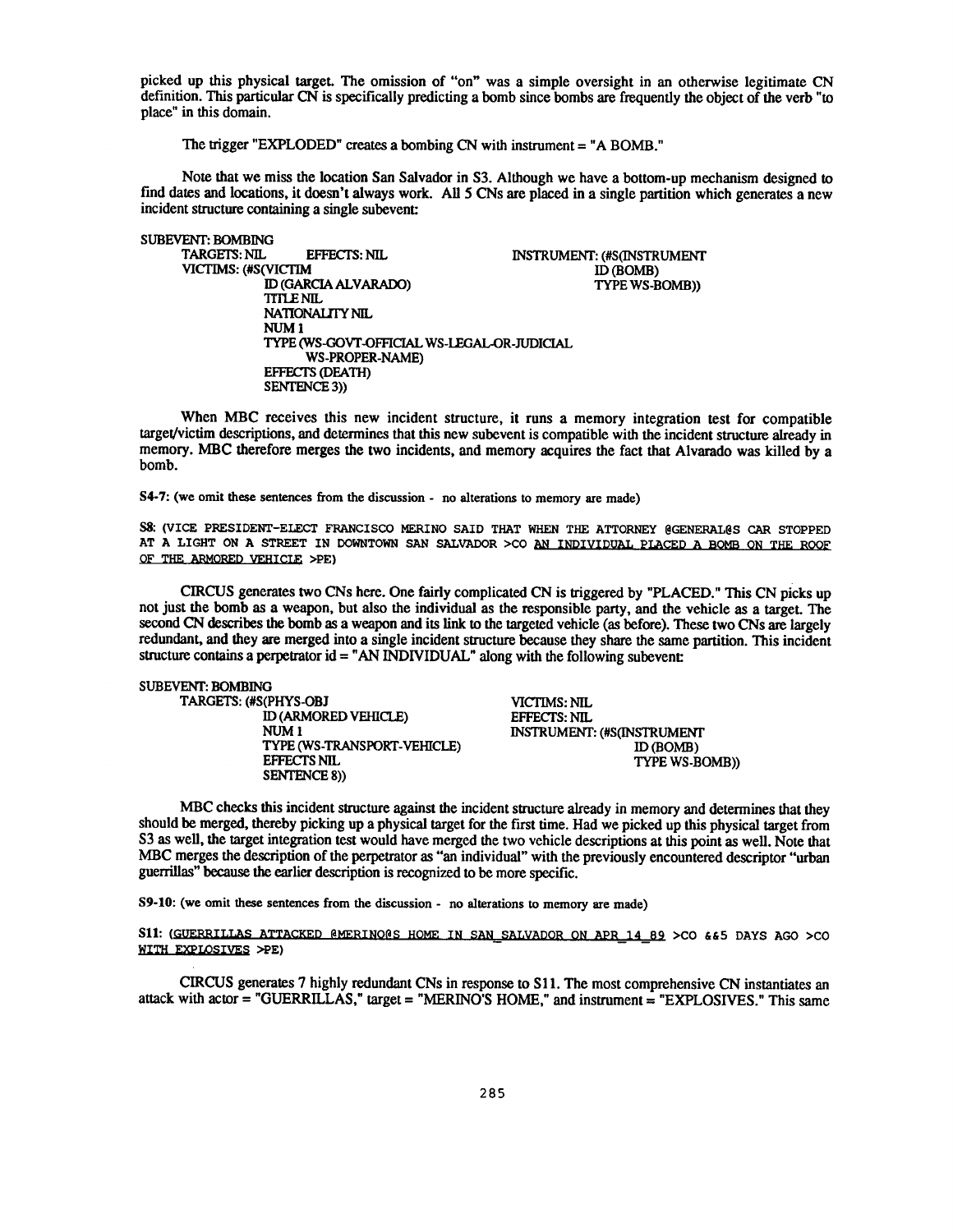CN also picks up the location (San Salvador) and date (April 14) by the bottom-up attachment mechanism . Locations and dates are normally not predicted by CN definitions, but they can be inserted into available CNs via bottom-up attachment. All of this information is incorporated into a single incident structure containing a bombing subevent (an attack using explosives is understood to be a bombing) . The resulting incident structure is then passed to the memory integration portion of MBC .

Just as before, MBC checks to see if the new incident can be merged into the lone incident structure currently stored in memory. But this time the new structure fails to match the existing structure because of incompatible targets. MBC cannot merge a home with a vehicle. When MBC fails to merge the new bombing incident with the old bombing **incident,** it moves down the target stack to see if there is another incident structure that might merge , but there are no other physical targets in memory . MBC adds the new incident to the top of the incident stack, and memory now contains two **bombing** incidents.

S12: (THERE WERE  $647$  CHILDREN >CO INCLUDING  $644$  OF THE VICE @PRESIDENT@S CHILDREN >CO IN THE **HOME AT THE TIME >PE)**

CIRCUS produces no **output** for this sentence because no CN triggers are encountered . We sometimes miss information in sentences where the only verb is a form of "to be."

## **S13:(A 75 —YEAR—OLD NIECE OF @MERINO@S WAS INJURED >PE)**

CIRCUS generates an injury CN with victim = "A 15-YEAR-OLD NIECE." This results in a subevent of unknown type with a victim id  $=$  "A 15-YEAR-OLD NIECE." When MBC receives this incident, it examines the first incident on the top of its stack to see if a merge is possible. Since no incompatible victims are found in memory for this incident (the latest bombing incident specifies no victims), a merging occurs.

**S14-S17 :** [we omit these sentences from **our discussion - no alterations are made to memory .]**

**S18: (RICARDO VALDIVIESO >CO PRESIDENT OF THE LEGISLATIVE ASSEMBLY AND AN ARENA LEADER >CO SAID THE FMLN AND ITS FRONT GROUPS ARE RESPONSIBLE FOR THE "IRRATIONAL VIOLENCE THAT JTLLED ATTORNRY GRNF.RAT, GARCIA >DQ >PE)**

CIRCUS **produces** a murder CN with victim = "Attorney General Garcia" and actor = "irrational violence . " This CN has **a** soft constraint on the actor slot which specifies a human or organization, but the CN survives the CN filter because its other variable slot has **a** filler that does meet the required soft constraints (the filter errs on the side of spurious information if one slot looks good and the other slot looks bad) . MBC is careful to check available soft constraints when it integrates information into its preliminary incident structures . Any slot fill that violates a soft constraint is discarded at that time.

When MBC attempts to integrate this incident into memory, it locates a compatible target in the victim stack, and merges the new incident structure with the existing structure that describes Garcia as a victim . Because we have now merged new information into an incident that was not at the top of the incident stack, we have to reorder the incident stack by moving the most recently referenced incident to the top of the stack . This effectively identifies the first incident as the current topic once again . Ideally, this would set us up to correctly integrate information contained later in S21 and S22 where new information is presented about the vehicle bombing, but CIRCUS fails to pick up the additional human targets from those sentences, so the topic shift that we 've successfully recognized at S<sub>18</sub> goes unrewarded.

When MBC completes its analysis, the two bombing incident structures are converted into two template instantiations, along with a third threat incident picked up from additional sentences near the end of the text. In order to instantiate the final templates, we rely on semantic features in our dictionary to recognize a home as a civilian residence and an armored vehicle as a transport vehicle. When instantiating response templates, we attempt to fill all slots with the exception of **phys-tgt-total-num** and hum-tgt-total-num.

We did fairly well on the first template (see Figure 1). We missed San Salvador as the location within El Salvador, we said the vehicle was destroyed instead of damaged, and we missed 3 human targets (the driver who was not hurt, and the 2 bodyguards, one of whom was injured). All the other slots were correctly filled. On the second template, we fail in three places. We have no perpetrator organization, we miss the physical target type for Merino' s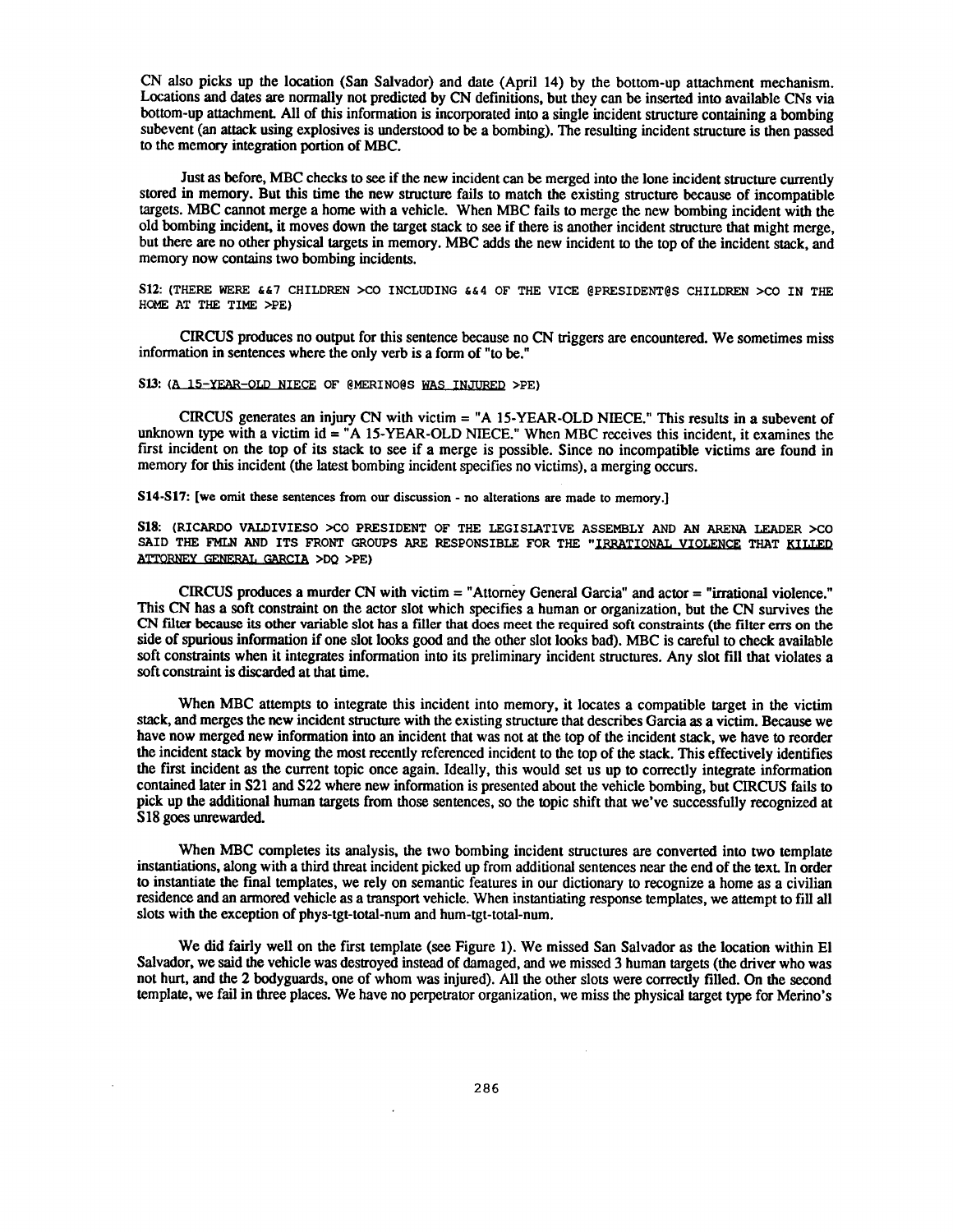| 0. MESSAGE: ID                    | <b>TST2-MUC4-0048</b>                                                                         |                  |
|-----------------------------------|-----------------------------------------------------------------------------------------------|------------------|
| 1. MESSAGE: TEMPLATE              |                                                                                               | ;correct         |
| 2. INCIDENT: DATE                 | $-19$ APR 89                                                                                  | :correct         |
| 3. INCIDENT: LOCATION             | EL SALVADOR                                                                                   | :partial         |
| <b>4. INCIDENT: TYPE</b>          | <b>BOMBING</b>                                                                                | :correct         |
| 5. INCIDENT: STAGE OF EXEC.       | <b>ACCOMPLISHED</b>                                                                           | :correct         |
| 6. INCIDENT: INSTRUMENT ID        | "BOMB"                                                                                        | :correct         |
| 7. INCIDENT: INSTRUMENT TYPE      | BOMB: "BOMB"                                                                                  | :correct         |
| 8. PERP: INCIDENT CATEGORY        | <b>TERRORIST ACT</b>                                                                          | :correct         |
| 9. PERP: INDIVIDUAL ID            | "URBAN GUERRILLAS"                                                                            | ;correct         |
| 10: PERP: ORGANIZATION ID         | "FARABUNDO MARTI NATIONAL LIBERATION<br>FRONT"                                                | :correct         |
| 11: PERP: ORG CONFIDENCE          | SUSPECTED OR ACCUSED BY AUTHORITIES:<br>"FARABUNDO MARTI NATIONAL<br><b>LIBERATION FRONT"</b> | ;correct         |
| 12: PHYS TGT: ID                  | "ARMORED VEHICLE"                                                                             | :correct         |
| 13: PHYS TGT: TYPE                | TRANSPORT VEHICLE: "ARMORED VEHICLE"                                                          | ;correct         |
| 14: PHYS TGT: NUMBER              | 1: "ARMORED VEHICLE"                                                                          | :correct         |
| 15: PHYS TGT: FOREIGN NATION      |                                                                                               | :N/A             |
| 16. PHYS TGT: EFFECT              | DESTROYED: "ARMORED VEHICLE"                                                                  | partial;         |
| <b>17: PHYS TGT: TOTAL NUMBER</b> |                                                                                               | ;N/A             |
| 18: HUM TGT: NAME                 | "ROBERTO GARCIA ALVARADO"                                                                     | :correct         |
| 19: HUM TGT: DESCRIPTION          | "ATTORNEY GENERAL": "ROBERTO GARCIA<br>ALVARADO"                                              | ;correct/missing |
| 20: HUM TGT: TYPE                 | GOVERNMENT OFFICIAL: "ROBERTO GARCIA<br>ALVARADO"                                             | correct/missing; |
| 21: HUM TGT: NUMBER               | 1: "ROBERTO GARCIA ALVARADO"                                                                  | :correct/missing |
| 22. HUM TGT: FOREIGN NATION       |                                                                                               | :N/A             |
| 23: HUM TGT: EFFECT               | DEATH: "ROBERTO GARCIA ALVARADO"                                                              | correct/missing; |
| 24: HUM TGT: TOTAL NUMBER         |                                                                                               | :N/A             |

Figure 1: Our response template for the first bombing incident

home (it should have been GOVERNMENT OFFICE OR RESIDENCE), and we are missing the 7 children that were human targets (this is one of the few texts where a hum-tgt-total-num slot should receive a value).

Overall, TST2-MUC4-0048 showed the UMass/MUC-4 system working fairly well and not making any major errors. Most of our recall loss resulted from a failure to recognize relevant information in S12 (the 7 children), S21 and S22 (the driver and 2 bodyguards). As we saw in this message, we can recover from some failures in sentence analysis when a text provides redundant descriptions (e .g. we missed the physical target in S3, but **picked** it up correctly in S8). When memory-based consolidation responds correctly to topic transitions, the output that CIRCUS generates usually makes it into the correct places in the response templates . TST2-MUC4-0048 shows how MBC was able to correctly recognize two topic transitions: first from an old incident to a new incident, and then back again to the earlier incident. Given that the errors encountered for TST2-MUC4-0048 were relatively minor (one could even argue that the third template was valid and should have been covered by an optional key template), there is nothing here that illustrates the more damaging problems that impacted our TST3 and TST4 score reports.

Figure 2 shows score reports for the two templates that mapped to TST2-MUC4-0048 answer keys, along with the score report for the entire message which averages in the spurious template that we generated for the threat. This final score report for the whole message illustrates how much negative impact spurious templates have on precision if a system is generating one spurious template for every two good templates . If we had generated a summary score report based on only two templates instead of three, our All Templates precision would have been 94. With the third template averaged in, our All Templates precision drops to 76 .